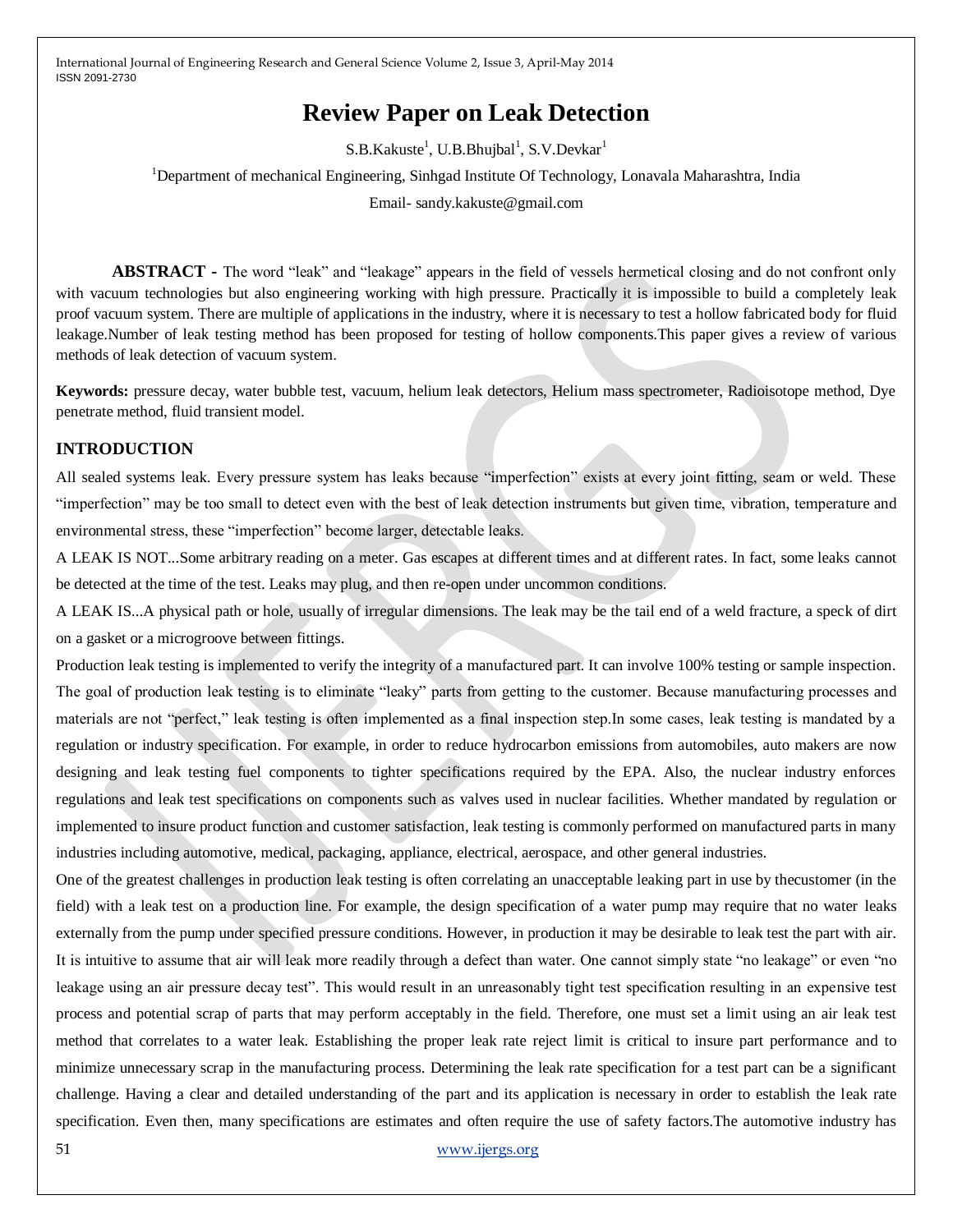implemented a leak rate specification for fuel handling components that species a maximum allowable theoretical leak diameter. The advantage of this way of expressing the leak rate limit is that it gives the part manufacturer significant leeway in designing the appropriate leak test. The challenge, however, is correlating the theoretical leak diameter to an actual leak rate. Users of these specifications must understand the theoretical relationships between leak hole geometry and gas flow and all users must implement these relationships consistently. A second option is to set the leak rate limit of the specific test using a leak orifice or channel that has been manufactured and dimensionally calibrated to the geometry (diameter and path length) required by the specification..

## [1] N. Hilleret

In this paper, various methods of leak detection are explained and also gives information about instruments used for leak detection purpose. In the case of vacuum the vessels, it is necessary to check that tightness of vessel by means of guarantee of leak proof before installation. Depending upon the size of leak, method of leak detection is selected from various methods. All methods based on the variation of a physical property measured along the vacuum vessel. For large leakage gas flow can generate mechanical effects but for small size leakage finer method required.

The various methods of leak detection such as tracer gas, helium leak detectors, direct flow method, counter flow method, detector probe method (sniffer) as well as characteristics of detector, the use ofthe detector is described in this paper.

## [2] K Zapfe

This paper gives an introduction about leak detection of vacuum system. Helium leak detector and its different applications along with various leak detection methods are described. Helium leak detector is most widely used method in the industries. It is important to specify an acceptable leak rate for each vacuum system.

Leak detection plays an important role in manufacturing. After manufacturing of the vacuum vessel is must be proven than the tightness specifications are fulfilled. Further checks are necessary during as well as after assembly and installation to locate possible leaks. For that various methods like mechanical effects, pressure increase, tracer gas, helium leak detector, direct flow method, counter flow method are introduced in this paper. Leakage rate, types of leaks, practical experience and examples of leak detection, different application of helium leak detector are explained in this paper.

#### [3] Andrej Pregeli et al

In the industries there is a need to manufacture detect free hermetically closed elements.

In this paper, discussed about leak detection methods and defining the sizes of leakage. In this paper describes the maximum acceptable leak rate. According to that the product should be accepted or rejected. Various methods of leak detection i.e. Pressure change method, overpressure method, Halogen leak detector, Dye penetrant method, Acoustical leak detection, Radioisotope method, mass spectrometer as leak detector, Helium mass spectrometer are described in this paper.

### [4] Donald T. Soncrant

In this paper, describes the method to improve speed of testing of hollow particles of fluid leakage consist of closed charged valve, open charged valve, compressor and hollow workpiece. Time delay valve is used to regulate pressurized air supply. When time delay valve cut off, test valve get actuated it measure flow rate through hollow component, if workpiece is acceptable it turns ON 'accept' light. If the flow rate exceeds predetermined value, it turns ON 'reject' light.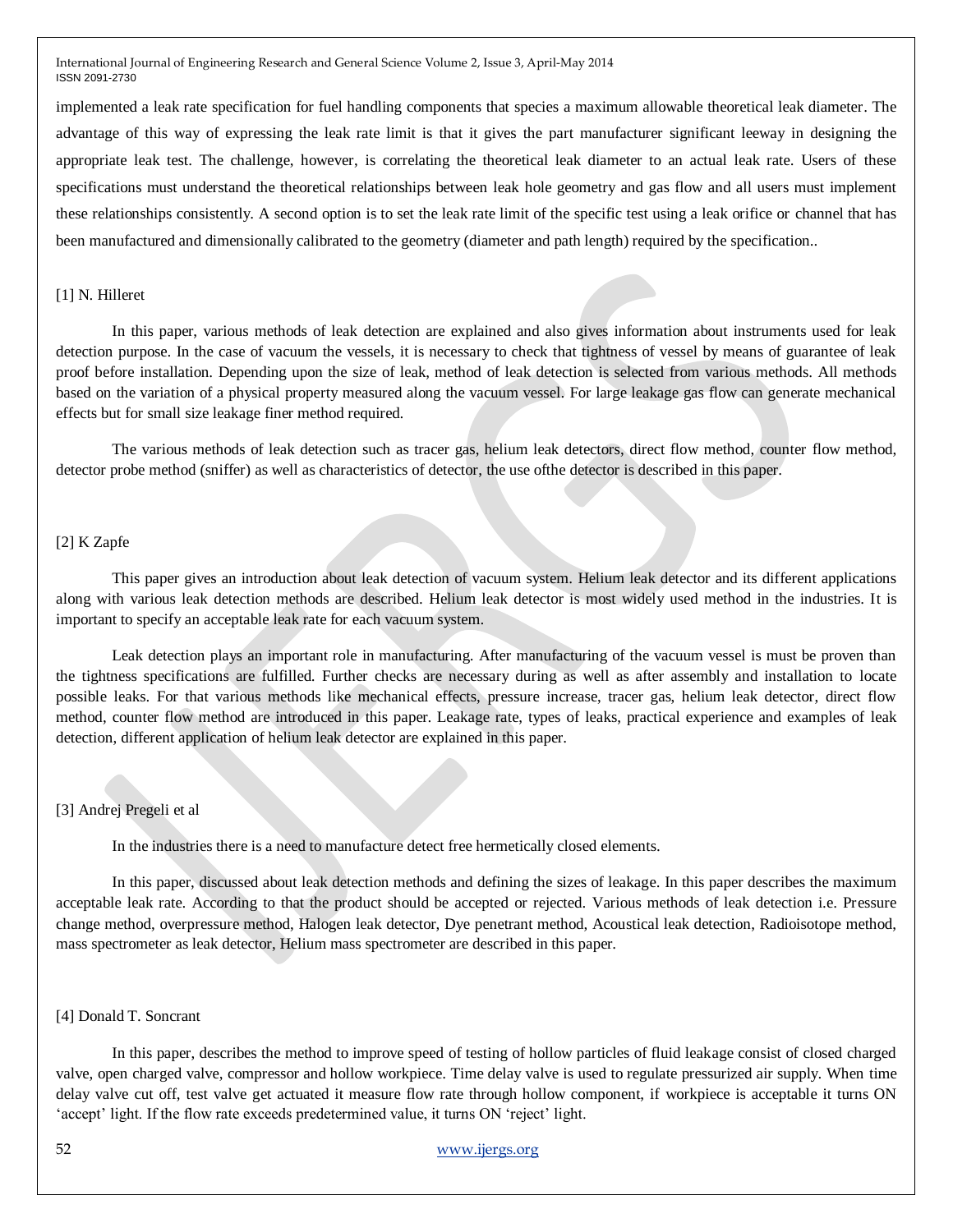This leakage testing method is used in the industry for testing hollow body for fluid leakage. Electronically actuated valve and relays used to conduct test in a sequence. Here, no special voltage reduction, filtering and voltage regulating devices are required. Operation is independent of voltage variation. This method is more reliable and less complex method. Hence used in the industry for testing of hollow components.

# [5] Joachim W. Pauly

In this paper, vessel such as submarine is selected for testing of leakage of air, by establishing pressure level and test flow to the vessel. For determining the leakage of air in vessel, difference in pressure in the vessel is monitored, and determining whether the leakage rate from the vessel exceeds a predetermined rate by relating the test flow rate to its effect on the pressure level in the vessel.

In 1<sup>st</sup> operation, variable test flow is delivered to the vessel and adjusted such that as needed to maintain pressure in the vessel at test level, rate of this flow is measured when stabilized and measured values are converted into standard units. In  $2<sup>nd</sup>$  operation, constant flow rate is delivered to the vessel which is equivalent to leakage in vessel and effect of pressure difference in vessel indicates the relation between leakage rate and test flow rate.

# [6] Sami Elaoud et al

This paper presents a technique for detection and location of leakages in a single pipe by means of transient analysis of the hydrogen natural gas mixture flows. In this technique transient pressure waves used which are initiated by the sudden closure of a downstream shut off valves. The purpose of this paper is to present a numerical procedure utilizing transient state pressure and a discharge analysis to detect leakage in a piping system of a hydrogen and natural gas mixture. The presence of leak in pipe partially reflects transient pressure waves at allows for location of the leak. To determine the leak location, the mathematical formulation has been solved by the characteristics methods of specified time intervals.

# [7] S.Hiroki<sup>ax</sup>et al

In this paper Krypton (Kr) is used as a water soluble tracer for detecting water leak in a fusion reactor. This method was targeted for applying to the international thermonuclear experimental reactor and  $10^{-3}$  Pa m $3/s$  order of water leak valves where fabricated and connected to the water loop circuit. Water dissolve in a Krya is detected by the Quadruple mass spectrometer (QMS) Imposed leak detection method for the water channels is proposed where the leak detection can be done with fully circuiting cooling water. Water soluble tracer gas is effused into the vacuums vessel through a water leak passage.

# [8] T. Kiuchi

 This paper describes a method for detection of leak and location of leak by applying fluid transient model. In this testing of real time pipeline and resulting conclusion is obtained by using fluid transient model. This method considered flow rate measurement and pressure measurement. Because of this, the method gives more accurate detection of leak and position of leak than conventional methods, but in this method assumption is made that flow inside the pipeline is quasi steady state flow. The influence of method accuracy is examined, and the result shows the advantage of method compared to conventional methods.

# [9]John Mushford

In this paper, presents a method of investigation of data obtained by collection of all data monitoring from pressure sensors inthe pipe network, which gives not only location but also size ofthe leak. In this paper use of support vector machine which acts as a pattern recognizer, which gives location and size of leak with a high degree of accuracy, and the support vector machine is trained and tested on data obtained from EPANET data hydraulic system.